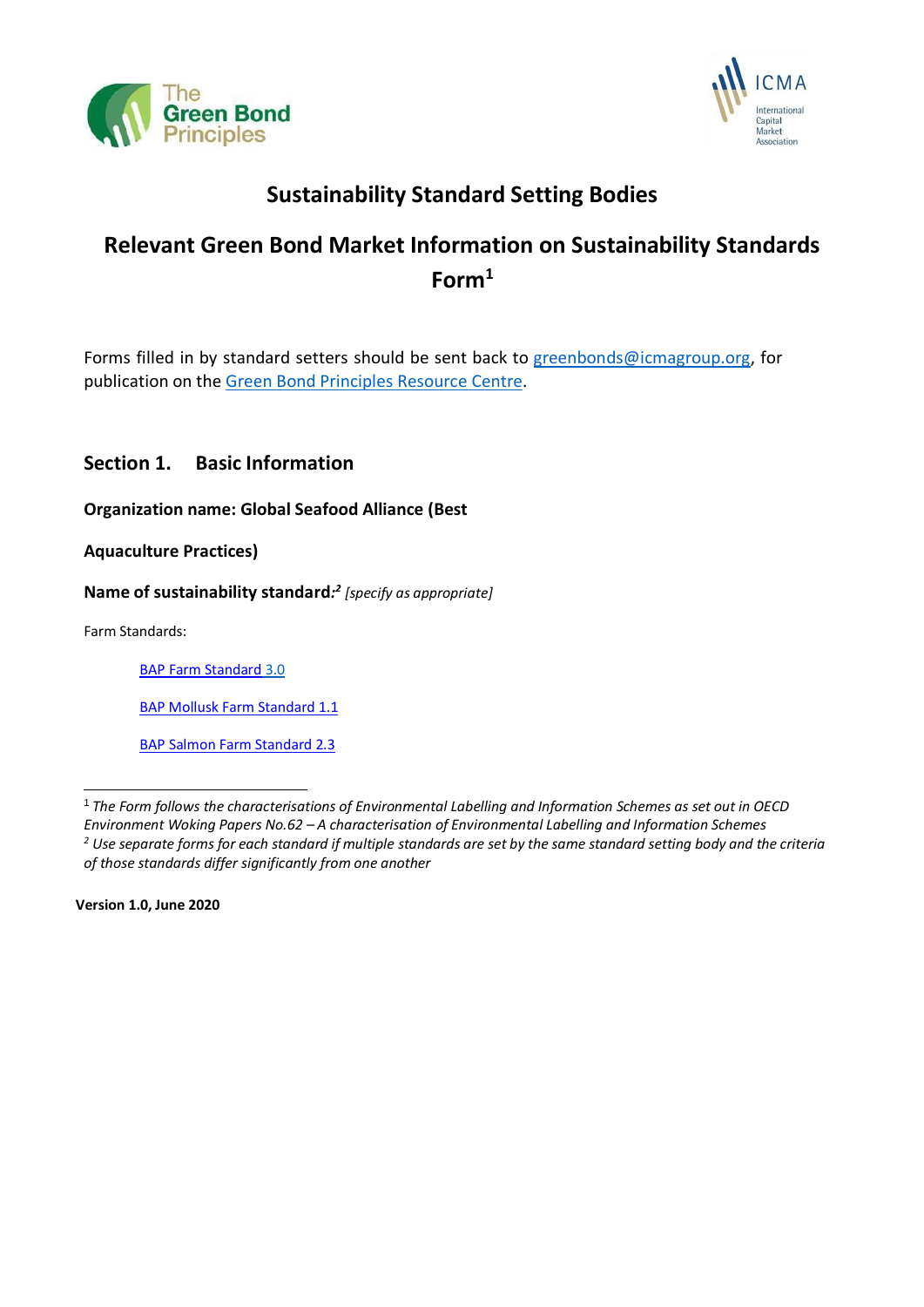## **Completion date of this form: 9 April 2021**

Publication date of the standard: [where appropriate, specify if it is an update and add reference to earlier *relevant standard]*

| <b>BAP Farm Standard 3.0</b>        | 01 March 2021   |
|-------------------------------------|-----------------|
| <b>BAP Mollusk Standard 1.1</b>     | 15 March 2021   |
| <b>BAP Salmon Farm Standard 2.3</b> | 13 October 2016 |

## **Section 2. Detailed review**

Standard setters are encouraged to provide the information below to the extent possible and use the comment section to *explain the scope of their review.*

## **1. Green Bond Principles (GBP) project categories relevant to the standard**

**Overall comment on section** *(if applicable)***:** BAP Farm standards address a wide range of environmental, social, food safety and animal welfare issues:

Environmental Responsibility

- Effluent Management
- Habitat Protection and Site Selection
- Water Quality and Sediment Monitoring
- Sediment Monitoring
- Efficient Use of Fishmeal and Fish Oil
- Stocking Sources and GMOs
- Control of Escapes
- Biodiversity and Wildlife Protection
- Storage and Management of Farm Supplies and Solid Wastes

#### Social Accountability

- Legal Rights and Regulatory Compliance
- Local Community Relations
- Worker Rights and Employee Relations

#### Food Safety

- Chemical and Drug Management
- Microbial Sanitation, Hygiene, Harvest and Transport

Animal Health and Welfare

- Health and Biosecurity
- Welfare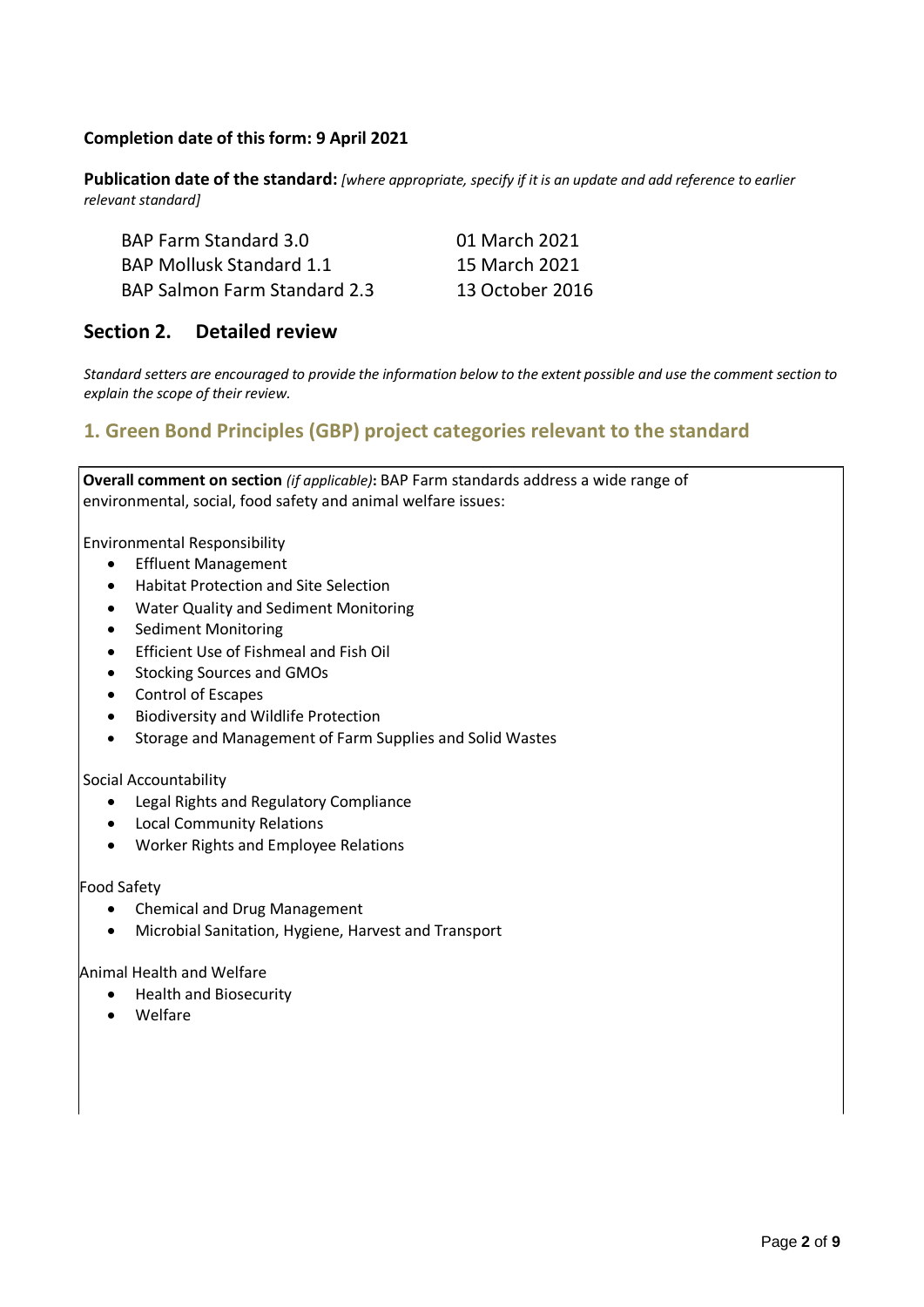GBP<sup>3</sup> Project categories that the standard applies to (for additional information on the GBP see appendix 1):

| П                                                                                        | Renewable energy                                                                                    | П | Energy efficiency                                                                  |
|------------------------------------------------------------------------------------------|-----------------------------------------------------------------------------------------------------|---|------------------------------------------------------------------------------------|
| ⊠                                                                                        | Pollution prevention and control                                                                    | ⊠ | Environmentally sustainable management<br>of living natural resources and land use |
| ⊠                                                                                        | Terrestrial and aquatic biodiversity<br>conservation                                                | П | Clean transportation                                                               |
| ⊠                                                                                        | Sustainable water and wastewater<br>management                                                      | ⊠ | Climate change adaptation                                                          |
| П                                                                                        | Eco-efficient and/or circular economy adapted<br>products, production technologies and<br>processes | П | Green buildings                                                                    |
|                                                                                          |                                                                                                     |   | Other (please specify):                                                            |
| If applicable please specify the environmental taxonomy or category, if other than GBPs: |                                                                                                     |   |                                                                                    |

# **2. Alignment with relevant international targets, thresholds and guidelines for sustainability**

Please explain how alignment with international targets, thresholds and guidelines for sustainability are built into your governance frameworks and standard setting process. A non-exhaustive list of examples includes: ISEAL code compliant, alignment with EU Taxonomy for sustainable activities, Paris Climate Agreement, UN Global Compact, etc.

**Please explain** *(if applicable)***:** GSA's BAP Standards are the basis for 3rd party, independent certification and operate to ISO 17065 norms. They are compliant with th[e FAO Technical Guidelines](https://www.fao.org/apfic/publications/detail/en/c/419735/) on Aquaculture [Certification,](https://www.fao.org/apfic/publications/detail/en/c/419735/) as verified by benchmarking to the Global Sustainable Seafood Initiative [\(www.ourgssi.org\)](http://www.ourgssi.org/), the leading global benchmarking organisation for aquaculture and fisheries schemes. GSA standards also encompass benchmarking to GFSI (Global Food Safety Initiative). All standards are developed through a rigorous multi-stakeholde[r process,](https://www.bapcertification.org/Downloadables/pdf/GSA%20-%20Standards%20Process%20Document%20-%20Issue%203.0%20-%2025-February-2022.pdf) and are based on science and transparency. BAP standards are based on/refer to relevant international agreements or treaties including ILO Conventions, Ramsar Convention on Wetlands, and IUCN Red List of Threatened Species.

<sup>3</sup> *<https://www.icmagroup.org/green-social-and-sustainability-bonds/green-bond-principles-gbp/>*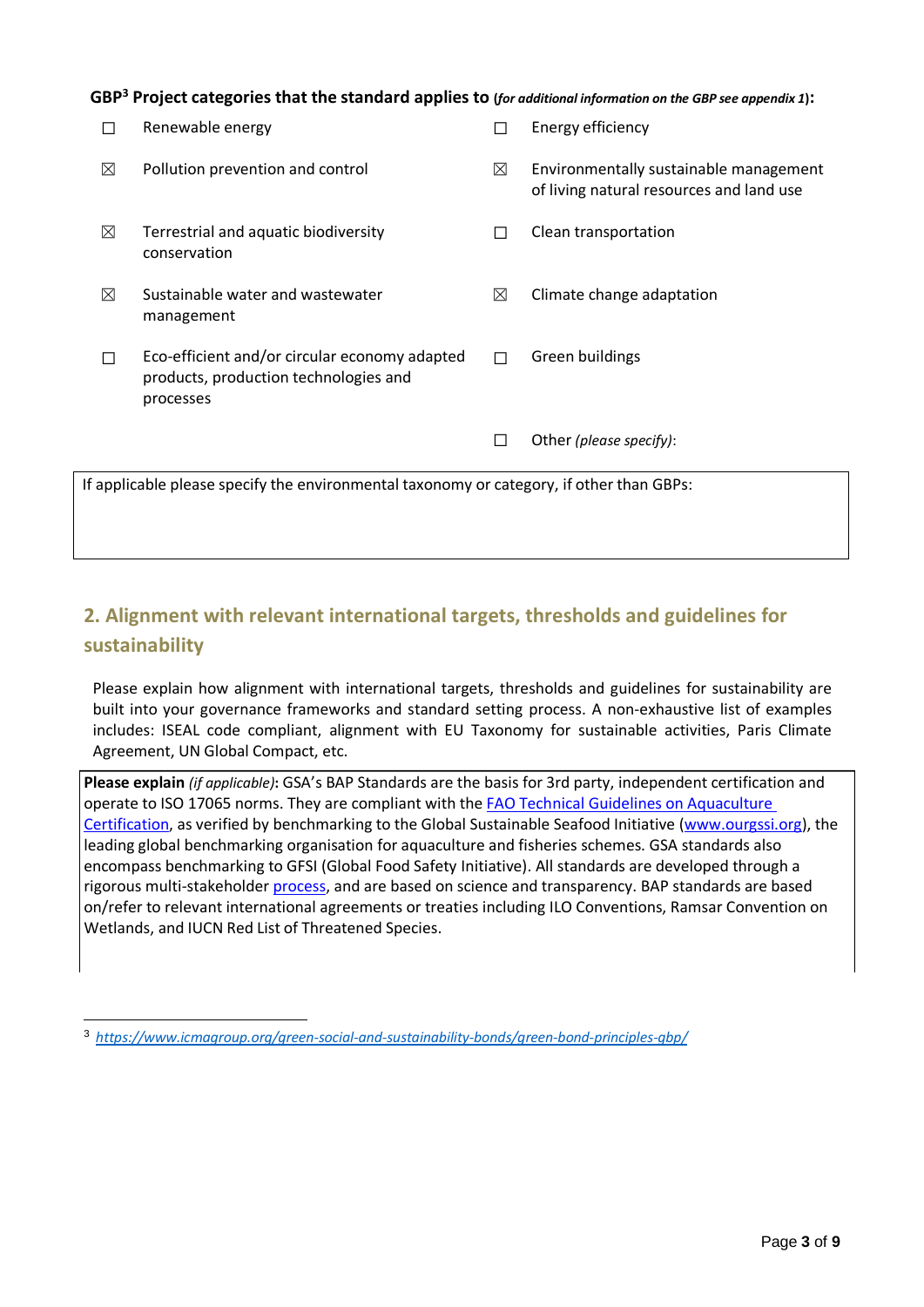# **3. Main Characteristics (please choose all options that apply to the standard)**

#### **Governance**

**a. Leadership or ownership** *(What type of institution runs the standard?)*

| $\Box$ For-profit       | $\Box$ Public                                     |
|-------------------------|---------------------------------------------------|
| $\boxtimes$ Non-profit  | $\Box$ Hybrid (please provide more details below) |
| $\Box$ Non-governmental | $\Box$ Membership based                           |
| $\Box$ Multistakeholder | $\Box$ Other (please specify):                    |

#### **b. Standard scheme management**

 $\boxtimes$ The scheme owner has a sustainabilityoriented mission or vision

 $\boxtimes$ Stakeholders have an opportunity to provide input on the intended sustainability impacts and possible unintended effects of the standards system

 $\boxtimes$ The scheme owner applies adaptive management by using the learning from monitoring and evaluation to improve its standard and supporting strategies

 $\boxtimes$ The scheme owner makes information on the governance structure and income sources or financing structure of the scheme publicly available

**EXThe scheme is registered under ISEAL** membership

#### **c. Standard-setting characteristics**

☒Documented procedures for the process under which each standard is developed or revised form the basis of the standard setting process

☒Documented procedures for the process under which each standard is developed or revised shall be made available to stakeholders, at a minimum through the organisation's website

 $\boxtimes$ The scheme owner has defined and makes publicly available its desired long-term sustainability impacts and strategy for achieving those impacts

 $\boxtimes$ On a regular basis, the scheme owner monitors and evaluates progress towards its sustainability impacts and accurately and publicly communicates the results

 $\boxtimes$ The scheme owner carries out internal or external audits of its management system and operations at least annually and incorporates the findings

 $\boxtimes$ Stakeholders have the possibility to participate in or provide formal input on the governance of the scheme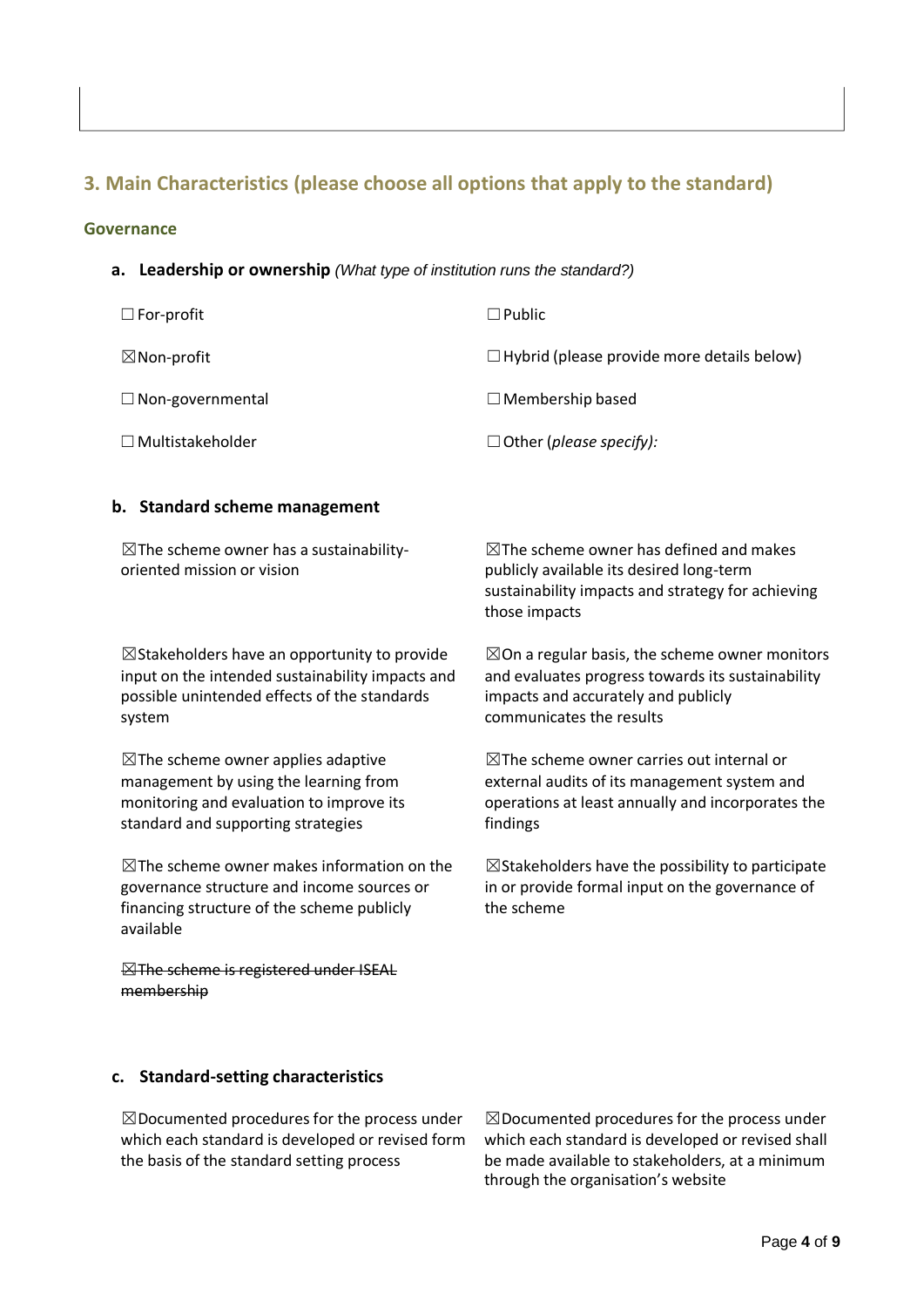$\boxtimes$ A regular review of the standard setting procedures is conducted (at least every 5 years)

☒Participation in governance bodies making decisions on the content of the standard are constituted by a balance of key stakeholders

 $\boxtimes$  Participation in governance bodies making decisions on the content of the standard are limited to members, but the procedure for becoming a member is transparent and nondiscriminatory

 $\boxtimes$ A regular review of the standard is conducted (at least every 5 years)

☒Participation in governance bodies making decisions on the content of the standard are open to all stakeholders

☐Other (*Please specify*):

## **Sustainability Claims and Communications**

**a. Communication Channel** *(Who is using the standard to communicate, and who is the target of that communication?)*

| Communication from:                                     | Communication to:                                       |
|---------------------------------------------------------|---------------------------------------------------------|
| $\boxtimes$ Business (excluding financial institutions) | $\boxtimes$ Business (excluding financial institutions) |
| $\Box$ Government                                       | $\Box$ Government                                       |
| $\square$ Bank                                          | $\square$ Bank                                          |
| $\Box$ Insurance Company                                | $\Box$ Insurance Company                                |
| $\Box$ Development Bank                                 | $\Box$ Development Bank                                 |
| $\Box$ Investor                                         | $\Box$ Investor                                         |
| $\Box$ Asset owner (e.g. Building)                      | $\Box$ Asset manager (e.g. Building)                    |
| $\boxtimes$ NGO                                         | $\boxtimes$ Consumer                                    |
| $\Box$ Other (please specify):                          | $\Box$ Other (please specify):                          |

#### **b. Means of communication** *(What is the mode of communication to the target audience?)*

| $\boxtimes$ Seal(logo)  | $\Box$ Trademark               |
|-------------------------|--------------------------------|
| $\Box$ Declaration      | $\Box$ Exception               |
| $\boxtimes$ Certificate | $\Box$ Other (please specify): |

#### **c. Communication scope** *(What activities are covered by the communication?)*

| $\boxtimes$ Agriculture and food                         | □ Textile products                   |
|----------------------------------------------------------|--------------------------------------|
| $\Box$ Furniture                                         | $\Box$ Energy                        |
| $\Box$ Timber forest products                            | $\Box$ Transportation                |
| $\Box$ Non-timber forest products (rubber, cork, bamboo) | $\Box$ Tourism                       |
| $\Box$ Paper, packaging                                  | $\Box$ Transportation                |
| $\Box$ Cleaning products                                 | $\Box$ Tourism                       |
| $\Box$ Biofuels                                          | $\Box$ Luxury Products               |
| $\Box$ Electronics                                       | $\Box$ Sustainable Sites & Locations |
| $\Box$ Cosmetics                                         | $\Box$ Water                         |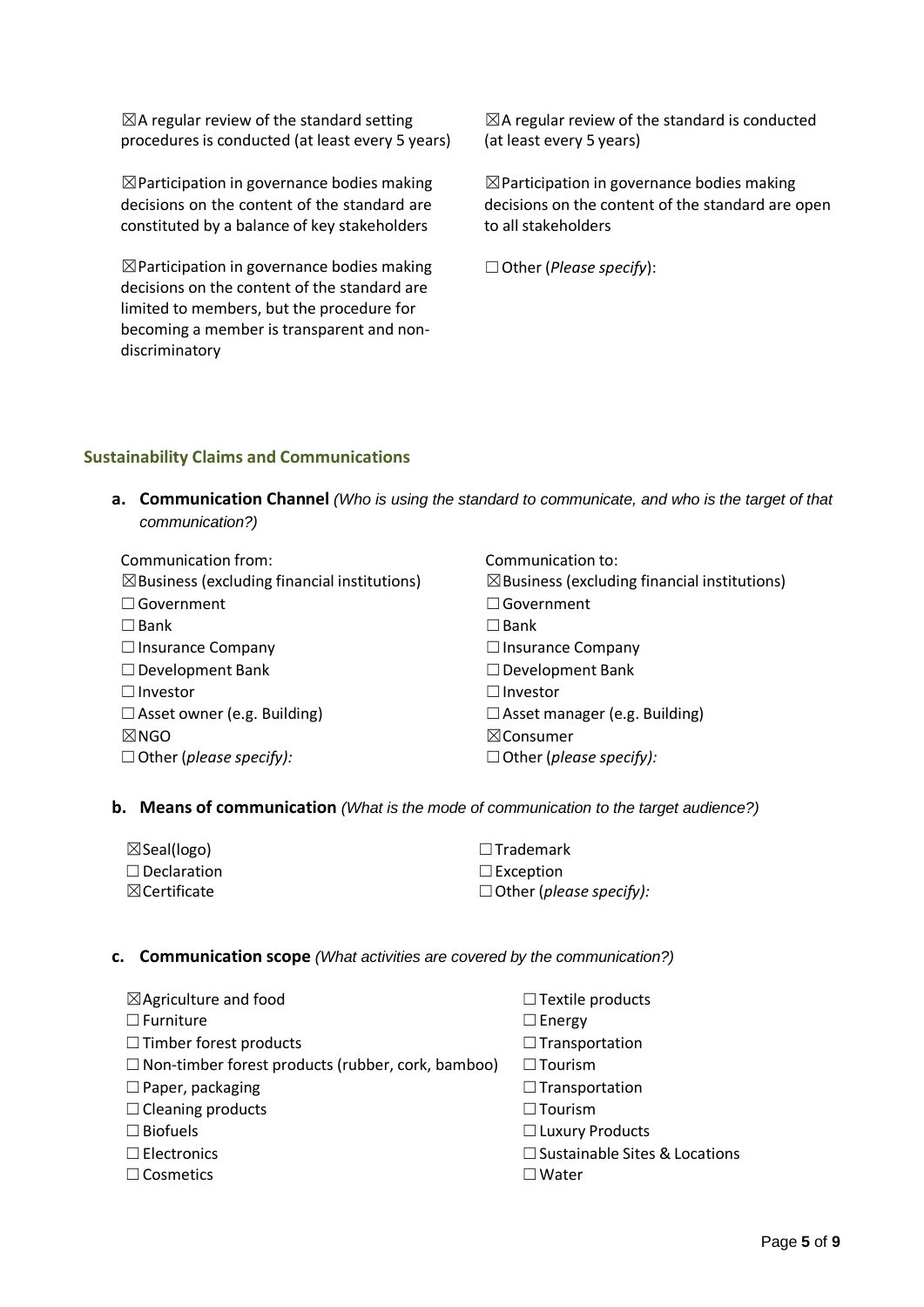☐Building materials ☐Indoor Air Quality/Health ☐Waste ☐Other (p*lease specify):*

## **Standard Characteristics**

**a. Monitoring and auditing<sup>4</sup>** *(Who has the ability to determine whether the standard is met and what degree of independence exists?)*

| $\Box$ Standard setter                                | $\Box$ External certifier      |
|-------------------------------------------------------|--------------------------------|
| $\Box$ Self-assessment                                | $\Box$ Second party verifier   |
| $\boxtimes$ Accredited third party certifier/verifier | $\Box$ Other (please specify): |

**b. Adoption of the standard** *(To what extent are relevant organizations required to apply the standard?)*

☒Voluntary ☐Mandatory (*please explain*): ☐Other (*please specify):*

#### **c. Sustainability characteristics**

| $\boxtimes$ Environmental outcomes are clearly and<br>explicitly defined in the standards                       | $\boxtimes$ The standard exceeds regulatory requirements |
|-----------------------------------------------------------------------------------------------------------------|----------------------------------------------------------|
| $\boxtimes$ The standard references relevant, existing<br>national and/or international laws and<br>regulations | $\Box$ Other (please specify):                           |

**d. Transparency** *(To what extent is relevant information publicly available?)*

| $\boxtimes$ Final versions of the standard available to the<br>public                             | $\boxtimes$ Draft version of the standard available to the<br>public                                                               |
|---------------------------------------------------------------------------------------------------|------------------------------------------------------------------------------------------------------------------------------------|
| $\boxtimes$ Public disclosure on standard setting process                                         | $\boxtimes$ Public disclosure on assessments of compliance<br>with the standard                                                    |
| $\boxtimes$ Public disclosure of compliance by standard<br>user                                   | $\boxtimes$ Public disclosure on those complying with the<br>standard (organizations and the level/type of<br>compliance achieved) |
| $\boxtimes$ Final versions of the standard in additional<br>languages are available to the public | $\Box$ Other ( <i>please specify</i> ):                                                                                            |

<sup>4</sup> *Whom has the ability to determine whether the standard is applied?*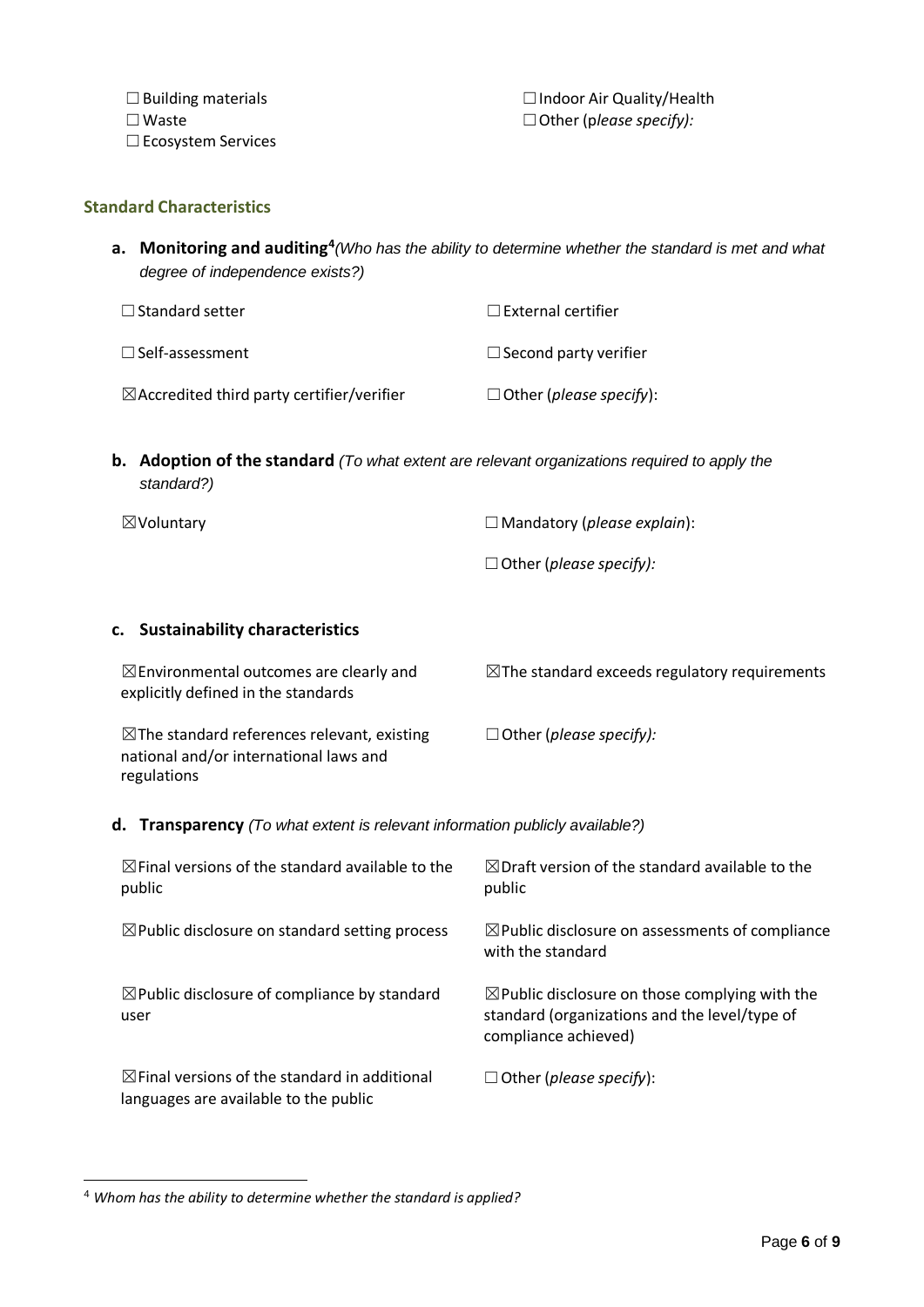**e. Methods of environmental assessment** *(How comprehensive is the standard in accounting for environmental impact?)*

 $\Box$  Life cycle approach (please specify which environmental goals)

☒Performance based or impact approach (please specify which environmental goals)

☒Operating/process/practice approach (please specify which environmental goals):

 $\Box$  Other (please specify method and which environmental goals it applies to):

**Please explain any requirements to embed mechanisms/tools for future reporting, requirements to report on selected criteria and reporting scope, as well as the environmental goals being assessed:**

## **f. Resolving complaints**

 $\boxtimes$ The standard-setting organization shall make impartial and documented efforts to resolve procedural complaints related to standardsetting, based on a publicly document complaints resolution mechanism  $\boxtimes$ The standard-setting organization shall disclose, at least to interested parties, decisions taken on procedural complaints ☐Other (*please specify*):

#### **g. Standard focus** *(To what type of processes do the standards apply?)*

☒Product related process and production methods (please specify): The BAP Farm Standards include detiled requirements to ensure traceability and, combined with other standards for hatcheries, feed mills and processing plants, provide full, supply chain assurances.

 $\boxtimes$ Non product related processes and production methods (please specify): BAP Standards are based on best practices and sound science. They are designed to cover all scales of production and to be globally applicable

☐Services (please specify): ☐Other (*please specify*):

#### **h. Standard scope:**

 $\boxtimes$ International  $\Box$ Regional

☐National ☐Jurisdictional

☐Other (*Please specify*):

#### **i. Activities beyond certification:**

 $\boxtimes$ Platform for discussion and collaboration amongst members and certified entities

 $\boxtimes$ Platform for discussion and collaboration amongst other standards addressing the same sector/activity/topic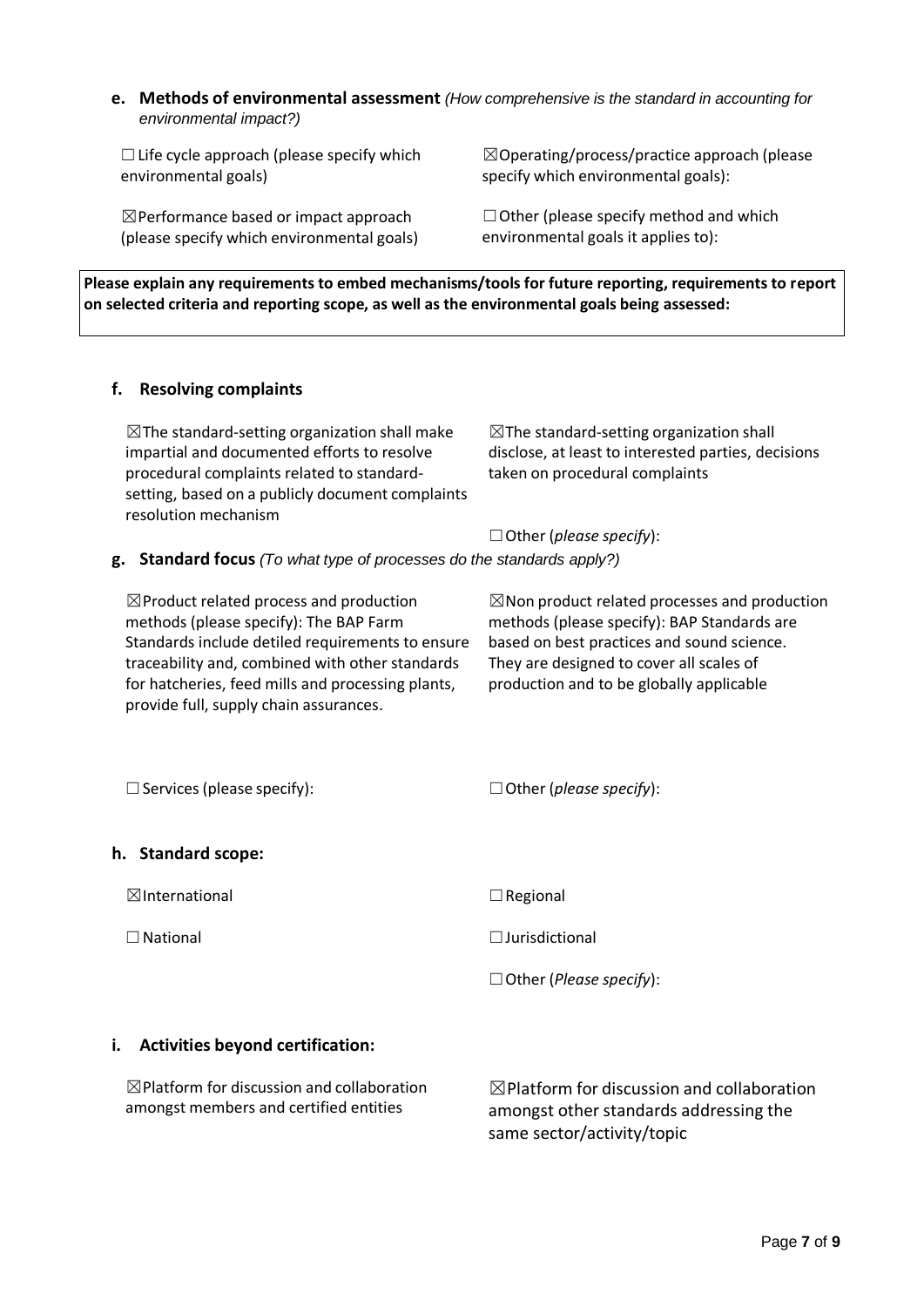# **4. Alignment with Sustainable Development Goals (please choose all options that apply to the standard)**

**Overall comment on section** *(please rank the SDGs by level of contribution of the standard and specify the scale of contribution to each of the relevant SDGs)***:**

SDG 2 to end hunger and ensure food security – Aquaculture has been growing steadily for decades, while total seafood supplies from wild fisheries have plateaued. Ensuring that aquaculture is conducted responsibly and sustainably will mean that it can continue to contribute massively to global food needs. Moreover, aquatic foods deliver high quality nutrition, delivering health benefits as well as meeting food needs. Aquaculture standards, such as BAP, make a major contribution to sustainable food production by codifying requirements for responsible practices.

SDG 12: Responsible consumption and production – The BAP program is built around the principles of responsible consumption and production. Responsibility towards the environment is combined with responsibility towards communities and workforces, and towards animal welfare.

SDG 14: Life below water – Sustainable aquaculture reduces pressure on wild fishery resources and helps to preserve marine and freshwater habitats. The environmental provisions in BAP standards ensure that externalities (such as pollution) from farming activities are carefully controlled.

SDG 15: Life on land – Global biodiversity benefits greatly from seafood production becuase it reduces pressure for protein production on land. Responsible aquaculture, as addressed through BAP standards covers responsible sourcing of terrestrial plant ingredients as well as marine ingredients. Aquafeed producers, partly thanks to pressure from programs such as BAP, are adopting sustainable and certified sourcing policies and are now moving towards DCF (deforestation and conversion free) plant ingredients. This protects natural habitats and biodiversity.

| $\Box$ SDG 1       | $\boxtimes$ SDG 2  |
|--------------------|--------------------|
| $\square$ SDG 3    | $\square$ SDG 4    |
| $\square$ SDG 5    | $\square$ SDG 6    |
| $\square$ SDG 7    | $\square$ SDG 8    |
| $\square$ SDG 9    | $\Box$ SDG 10      |
| $\square$ SDG 11   | $\boxtimes$ SDG 12 |
| $\square$ SDG 13   | $\boxtimes$ SDG 14 |
| $\boxtimes$ SDG 15 | $\square$ SDG 16   |
| $\Box$ SDG 17      |                    |
|                    |                    |

\*\*\*\*\*\*\*\*\*\*\*

*No part of this Standard Setters Feedback Form, nor the fact of its reference in any other document, should form the basis of, or be relied on in connection with, any contract or commitment or investment decision*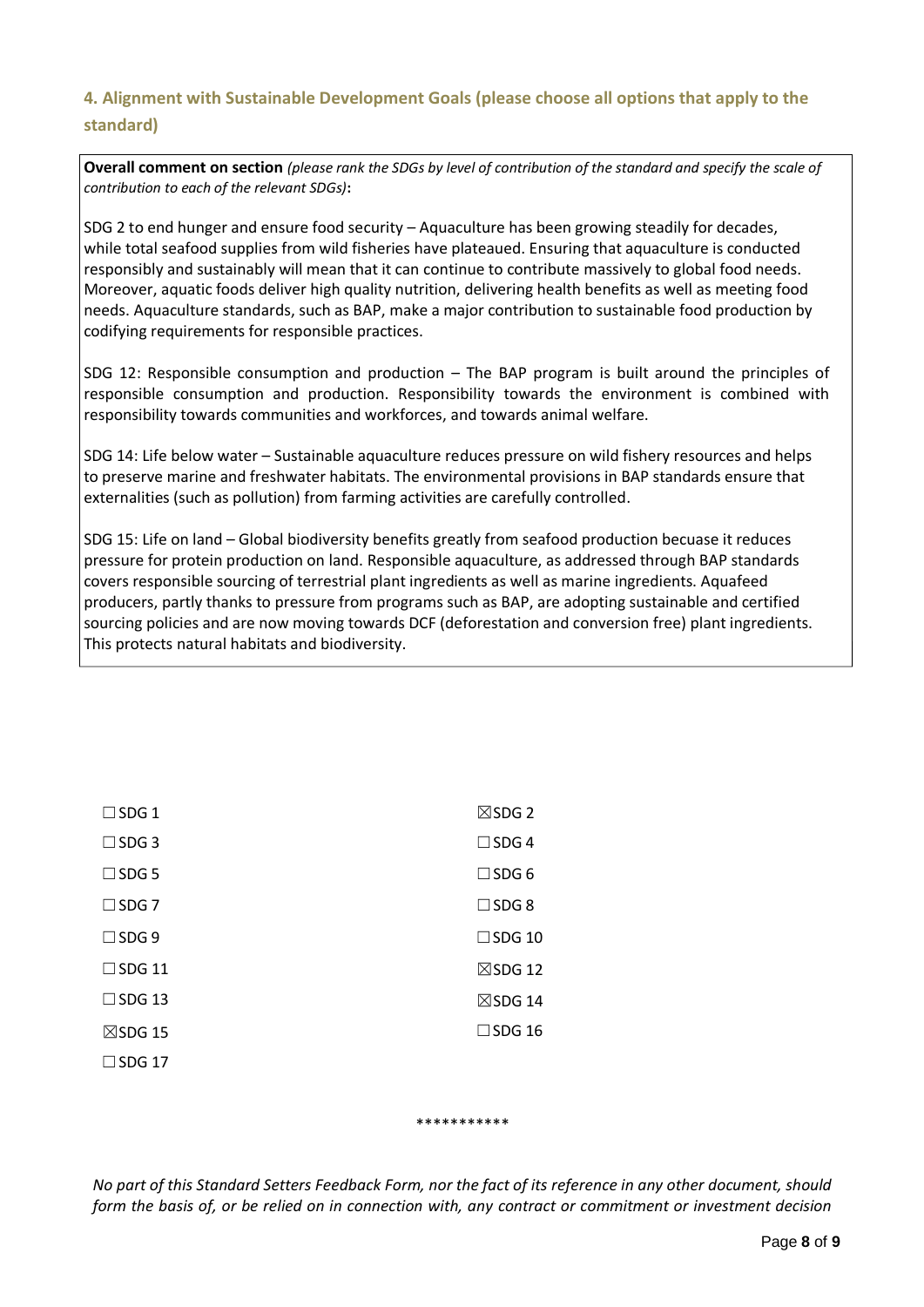*whatsoever. No representation or warranties, express or implied, are made as to, and no reliance, in whole or in part, should be placed on, the accuracy, fairness or completeness of the information presented or contained in this Form and such information has not been independently verified. This Form does not constitute a prospectus, placement document or other offering document in whole or in part. The* information contained herein does not constitute an offer to sell, or a solicitation of an offer to buy, a